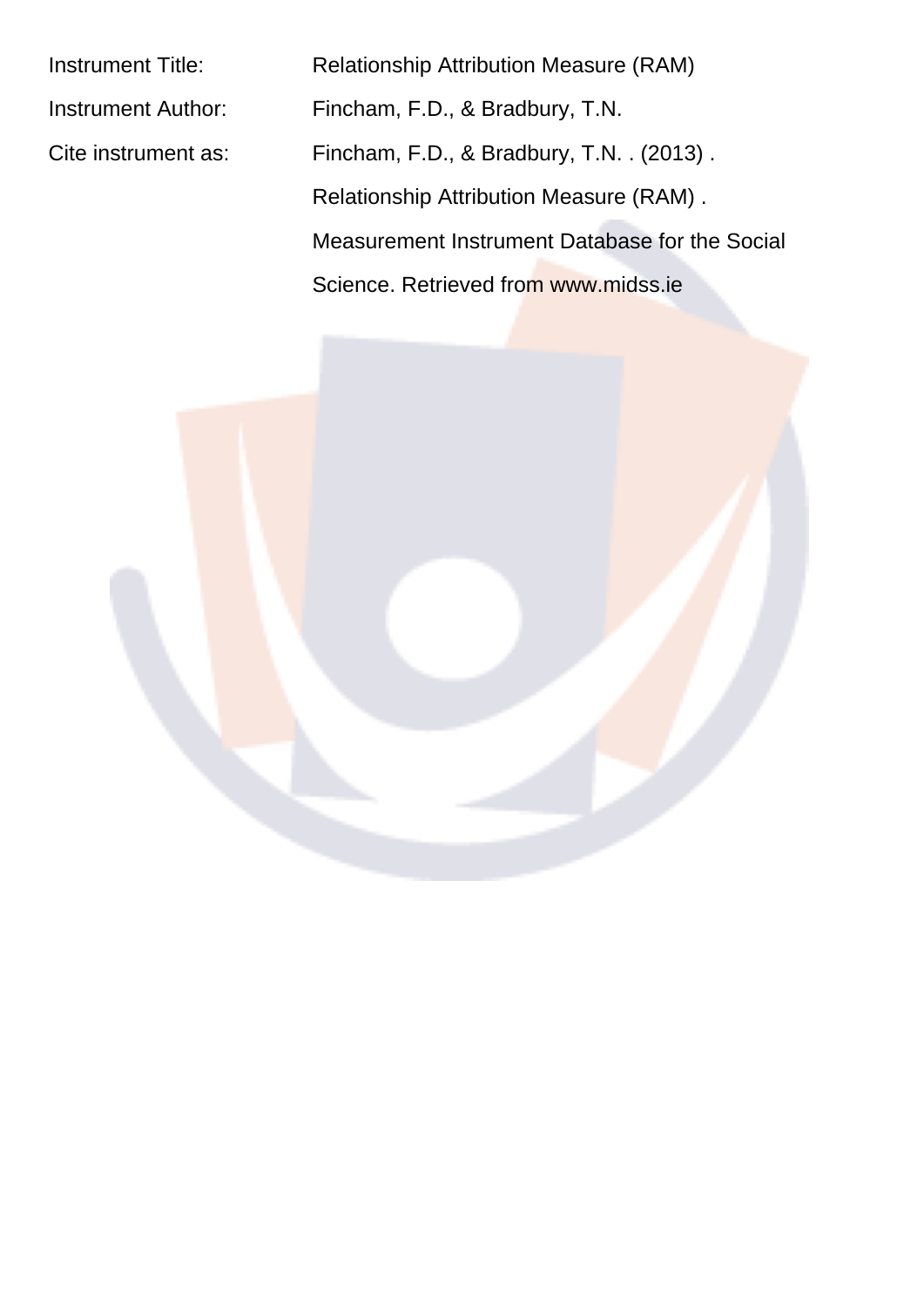## **Relationship Attribution Measure**

This questionnaire describes several things that your spouse might do. Imagine your spouse performing each behavior and then read the statements that follow it. Please circle the number that indicates how much you agree or disagree with each statement, using the rating scale below:

| 1               | $\overline{2}$ | 3                                                            | $\overline{4}$ |              | 5              |                |                | 6             |              |  |
|-----------------|----------------|--------------------------------------------------------------|----------------|--------------|----------------|----------------|----------------|---------------|--------------|--|
| <b>DISAGREE</b> | Disagree       | Disagree                                                     | Agree          |              |                | Agree          |                |               | <b>AGREE</b> |  |
| Strongly        |                | Somewhat                                                     | Somewhat       |              |                |                |                |               | Strongly     |  |
|                 |                | YOUR SPOUSE CRITICIZES SOMETHING YOU SAY                     |                |              |                |                |                |               |              |  |
|                 |                |                                                              |                |              |                |                |                |               |              |  |
|                 |                | My spouse's behavior was due to something about him/her      |                |              |                |                |                |               |              |  |
|                 |                |                                                              |                |              | $\overline{2}$ | $\overline{3}$ | $\overline{4}$ | 5             | 6            |  |
|                 |                | My spouse's behavior was due to something about me           |                |              |                |                |                |               |              |  |
|                 |                |                                                              |                |              | $\overline{2}$ | $\overline{3}$ | $\overline{4}$ | 5             | 6            |  |
|                 |                |                                                              |                |              | $\overline{2}$ | $\overline{3}$ | $\overline{4}$ | 5             | 6            |  |
|                 |                | The reason my spouse criticized me is not likely to change 1 |                |              |                |                |                |               |              |  |
|                 |                |                                                              |                |              |                |                |                |               |              |  |
|                 |                |                                                              |                |              |                |                |                |               |              |  |
|                 |                | The reason my spouse criticized me is something that         |                | $\mathbf{1}$ | $\overline{2}$ | 3              | 4              | 5             | 6            |  |
|                 |                |                                                              |                |              |                |                |                |               |              |  |
|                 |                | My spouse criticized me on purpose rather than               |                |              |                |                |                |               |              |  |
|                 |                |                                                              |                | $\mathbf{1}$ | $\overline{2}$ | 3              | $\overline{4}$ | 5             | 6            |  |
|                 |                | My spouse's behavior was motivated by selfish rather         |                |              |                |                |                |               |              |  |
|                 |                |                                                              |                | 1            | $\overline{2}$ | 3              | 4              | $\mathfrak s$ | 6            |  |
|                 |                | My spouse deserves to be blamed for criticizing me           |                | 1            | $\overline{2}$ | 3              | 4              | 5             | 6            |  |
|                 |                |                                                              |                |              |                |                |                |               |              |  |
|                 |                |                                                              |                |              |                |                |                |               |              |  |
|                 |                | YOUR SPOUSE BEGINS TO SPEND LESS TIME WITH YOU               |                |              |                |                |                |               |              |  |
|                 |                | My spouse's behavior was due to something about him/her      |                |              |                |                |                |               |              |  |
|                 |                |                                                              |                |              | $\overline{2}$ | 3              | 4              | 5             | 6            |  |
|                 |                | My spouse's behavior was due to something about me           |                |              |                |                |                |               |              |  |
|                 |                |                                                              |                |              | 2              | 3              | 4              | 5             | 6            |  |
|                 |                |                                                              |                |              |                |                |                |               |              |  |
|                 |                | The reason my spouse is beginning to spend less time         |                |              | $\overline{2}$ | 3 <sup>7</sup> | 4              | 5             | 6            |  |
|                 |                |                                                              |                |              |                |                |                |               |              |  |
|                 |                | The reason my spouse is beginning to spend less time with    |                |              |                |                |                |               |              |  |
|                 |                | me is something that affects other areas of our marriage     |                | $\mathbf{1}$ | $\overline{2}$ | $\mathfrak{Z}$ | $\overline{4}$ | 5             | 6            |  |
|                 |                | My spouse is beginning to spend less time with me            |                |              |                |                |                |               |              |  |
|                 |                |                                                              |                | $\mathbf{1}$ | 2              | $\mathfrak{Z}$ | $\overline{4}$ | 5             | 6            |  |
|                 |                | My spouse's behavior was motivated by selfish rather         |                |              |                |                |                |               |              |  |
|                 |                |                                                              |                | 1            | $\overline{2}$ | 3              | 4              | 5             | 6            |  |